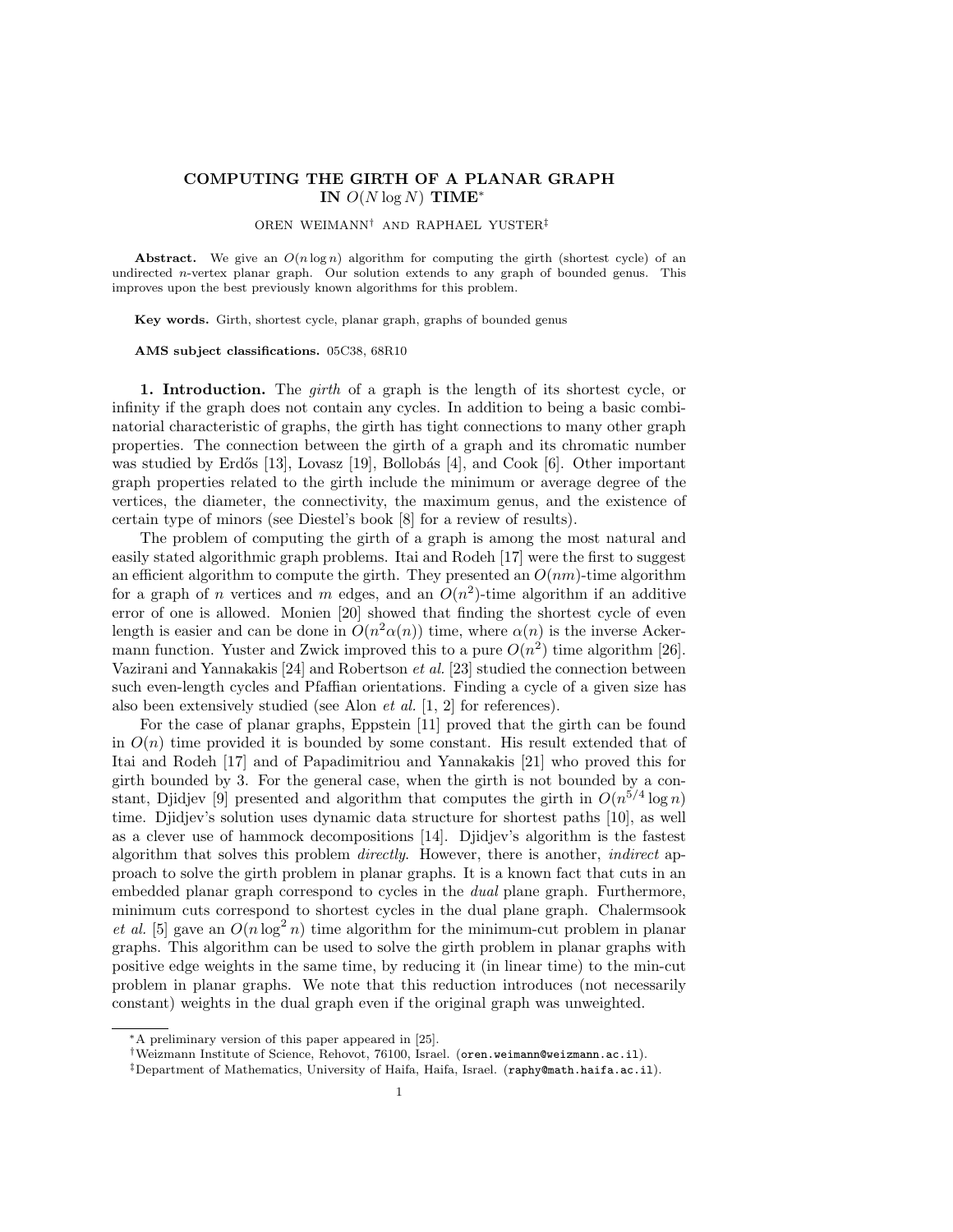In this paper, we give an  $O(n \log n)$ -time algorithm for finding the girth of a planar graph. Apart from being faster than Djidjev's  $O(n^{5/4} \log n)$  algorithm and from the  $O(n \log^2 n)$  minimum-cut based algorithm, the structure of our algorithm is different – it is a simple divide-and-conquer, and we require no dynamic data structures. In addition, just like in Djidjev's case, our result extends from planar graphs to graphs of bounded genus. Unlike the minimum-cut based algorithm, or Djidjev's algorithms, we do not need to find an embedding of the graph in the plane (notice that any minimum-cut based algorithm must first embed the graph since it needs to construct the dual graph).

The rest of the paper is organized as follows. In Section 2 we recall some definitions and facts about planar graphs and bounded genus graphs. Sections 3 contains the description and proof of the algorithm for planar graphs, and Section 4 describes the generalization to bounded genus graphs. The final section contains some concluding remarks.

**2. Preliminaries.** A *planar embedding* of a graph assigns each vertex to a distinct point on the sphere, and assigns each edge to a simple curve between the points corresponding to its endpoints, with the property that the curves intersect only at their endpoints. A graph  $G$  is planar if it has a planar embedding. Consider the set of points on the sphere that are not assigned to any vertex or edge; each connected component of this set is a face of the embedding. A planar embedding on the sphere translates to a planar embedding in the plane where a chosen face becomes the outer face. If all the vertices of G lie on a single face, G is said to be outerplanar (or 1-outerplanar). G is k-outerplanar if the deletion of the vertices on the outer face results in a  $(k-1)$ -outerplanar graph.

The genus of a graph is the minimum number of handles that must be added to a sphere so that the graph can be embedded in the resulting surface with no crossing edges. A planar graph therefore has genus 0. Euler's formula states that a graph embedded on a surface of genus q with n vertices, m edges, and f faces, satisfies

(2.1) 
$$
n - m + f = 2 - 2g.
$$

A separator is a set of vertices whose removal leaves no connected component of  $\alpha$  ( $\alpha$ ) more than  $2n/3$  vertices. If G is a planar graph, then it has a separator of  $O(\sqrt{n})$ vertices [18], and if G has genus  $g > 0$ , then it has a separator of  $O(\sqrt{gn})$  vertices [15]. The corresponding separators can be found in  $O(n + q)$  time. Every k-outerplanar graph has a separator of size  $O(k)$  [3, 22] that can be found in  $O(n)$  time.

3. The Algorithm for Planar Graphs. In this section we prove the following main theorem of our paper.

THEOREM 3.1. The girth of an undirected n-vertex planar graph can be computed in  $O(n \log n)$  time.

Given an embedded planar graph  $G$ , the size of each face of  $G$  is clearly an upper bound on G's girth. Notice however that the shortest cycle is not necessarily a face. Djidjev's algorithm [9], begins by computing, in  $O(n)$  time, the size h of the minimal face of G. It then uses h to decide which of two procedures to apply in order to compute the girth. One procedure is used if  $h$  is below some specific threshold, and another if it is above. Our algorithm begins by computing, in  $O(n)$  time, an upper bound, h, for the minimal face size of any embedding. We therefore avoid the need to compute an embedding explicitly. Unlike Djidjev's algorithm, our algorithm is a single divide-and-conquer procedure whose running-time is independent of  $h$ .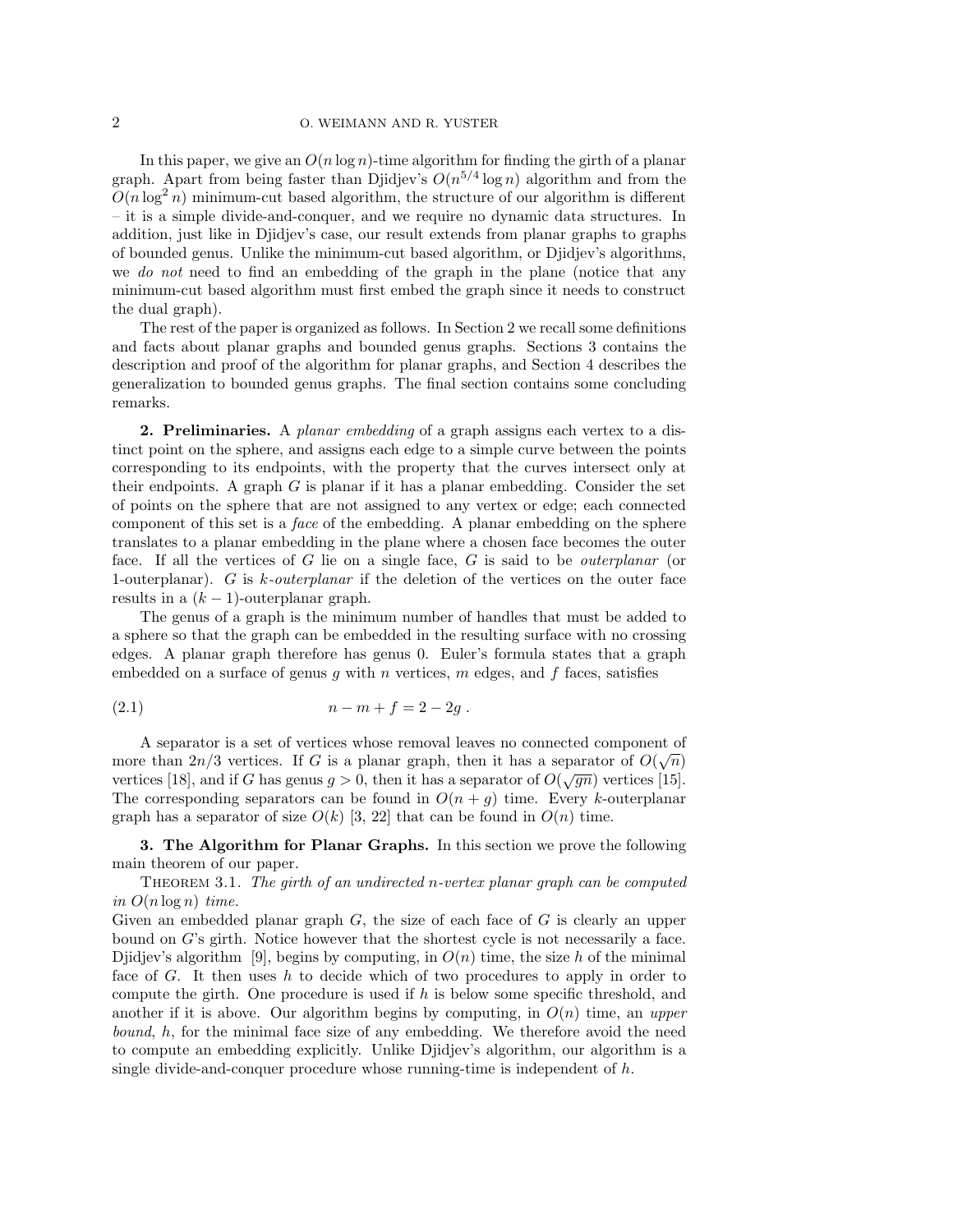Our general idea is to cover G with  $O(n/k)$  overlapping k-outerplanar graphs where  $k = 2h$ . The cover is constructed so that the smallest cycle in G is entirely contained within one of these k-outerplanar graph. This means that we can compute G's girth by independently computing the girth of each k-outerplanar graph. We use a simple algorithm on each k-outerplanar graph that exploits the fact that it has an  $O(k)$  separator. We next describe this algorithm. In order to use it later we need the algorithm to work even if G's edges have positive edge lengths (and we seek the shortest, rather than smallest, cycle).

k-outerplanar Graphs with Nonnegative Edge-lengths. Given a  $k$ -outerplanar graph  $G$  with  $n$  vertices and nonnegative edge-lengths we describe an algorithm that computes G's shortest cycle in  $O(kn \log n)$  time. The algorithm first constructs the  $O(k)$ -sized separator, and is then applied recursively on each of the connected components resulting from the removal of the separator. The recursive calls find G's shortest cycle in the case that it does not pass through any of the separator vertices. We are therefore left with finding  $G$ 's shortest cycle in the case that it includes one or more of the separator vertices.

To do this, we first run a single-source shortest path algorithm from every separator vertex. Henzingeret al. [16] gave an  $O(n)$ -time algorithm for planar graphs with nonnegative edge-lengths that computes the distances from a given source  $v$  to all vertices of G. Therefore, in  $O(kn)$  time, we can construct the shortest-path tree from every separator vertex. Suppose that the shortest cycle of G passes through some separator vertex  $v$ . The following lemma states an important connection between this cycle and the shortest-path tree from  $v$  to all vertices of  $G$ .

LEMMA 3.2. Let  $G$  be a connected graph with positive edge-lengths. If a vertex  $v$ lies on a shortest cycle, and if  $T$  is a shortest paths tree from v then there is a shortest cycle that passes through v and has exactly one edge not in T.

*Proof.* Suppose that the shortest cycle of  $G$  is of length s. Among all cycles of length s that pass through  $v$ , let C be the one with the least number of edges not in  $T$ . Assume for contradiction that this number is  $k \geq 2$ . A vertex  $u \neq v$  on C partitions C into two parts  $C_1$  and  $C_2$  that are the two v-to-u simple paths in C. Since  $k \geq 2$ , there exists a vertex u so that both  $C_1$  and  $C_2$  contain an edge that is not in T. This is illustrated in Fig. 3.1



FIG. 3.1. A cycle passing through a vertex v. The solid edges belong to the shortest-paths tree  $T$ and the dashed edges do not. The path P in bold (red) is the shortest path from v to u. The shaded area is a shorter cycle formed by a prefix of P and a part of the original cycle.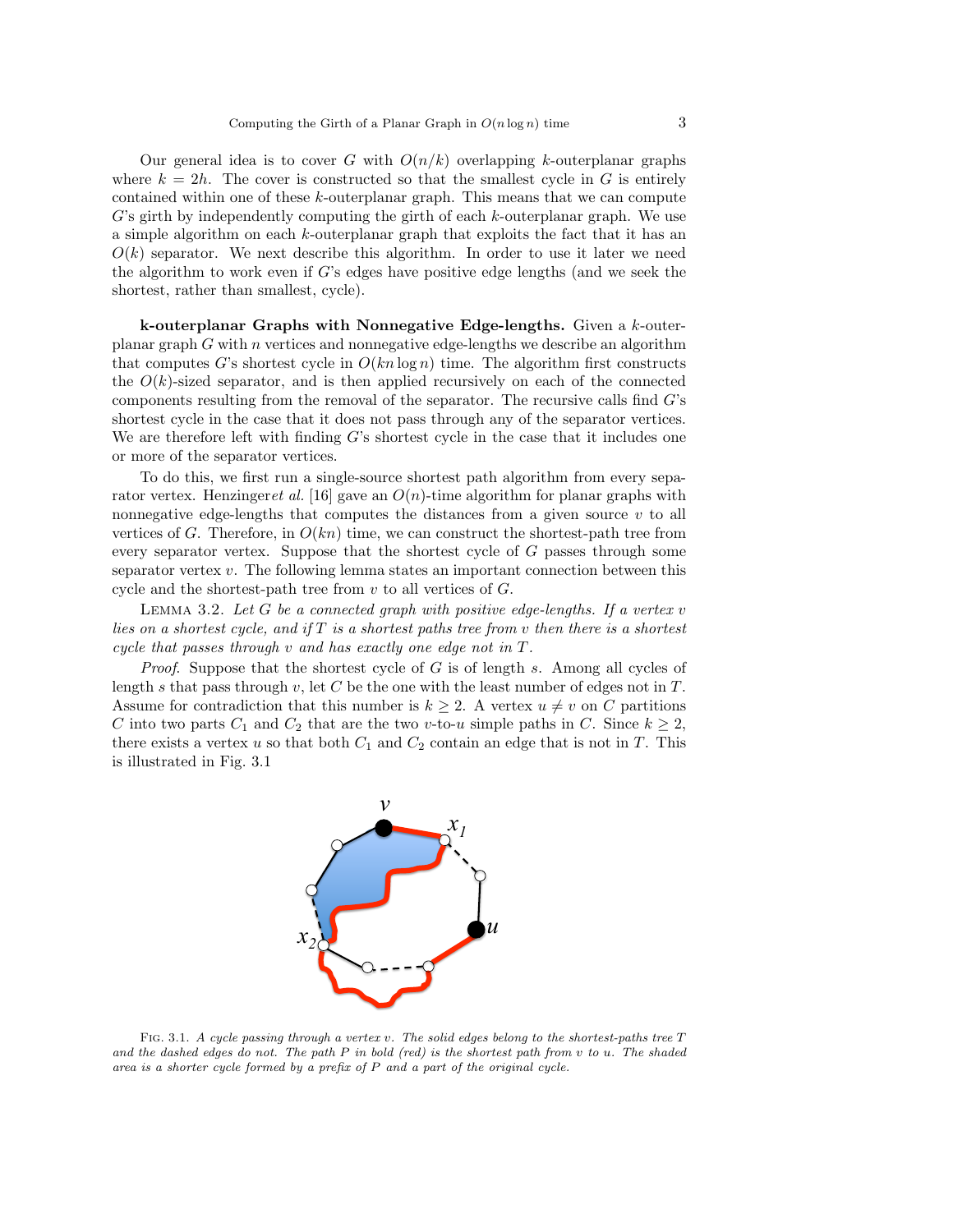Denote by  $P$  the path in  $T$  from the root  $v$  to the vertex  $u$ . Suppose that the only vertices that P and  $C_1$  (resp.  $C_2$ ) share are u and v. Then the cycle C' formed by P together with  $C_1$  (resp.  $C_2$ ) is of length at most s. This is because P is a shortest v-to-u path and thus not longer than  $C_2$  (resp.  $C_1$ ). However,  $C'$  has less than k edges that are not in  $T$  since all the edges of  $P$  are in  $T$ . This contradicts the fact that  $C$  is the shortest cycle with the least number of edges not in  $T$ .

Therefore, P must share some vertex  $x_1 \notin \{u, v\}$  with  $C_1$  and some vertex  $x_2 \notin$  $\{u, v\}$  with  $C_2$ . Without loss of generality we assume that  $x_1$  appears before  $x_2$  in P and that  $x_2$  is the first vertex of P in  $C_2 - \{u, v\}$ . The prefix of P that ends in  $x_2$ , together with the part of  $C_2$  between v and  $x_2$ , form a cycle  $C'$ . However, again,  $C'$ has less than  $k$  edges that are not in  $T$ , and this contradicts the fact that  $C$  is the shortest cycle with the least number of edges not in  $T$ .  $\Box$ 

The above lemma suggests the following  $O(n)$ -time procedure to find the shortest cycle in case it passes through v. Let T be the shortest-path tree rooted at v, and let  $d_v(x)$  denote the length of the shortest path from v to x. For each edge  $(x, y)$  not in T whose length is  $\ell(x, y)$  we look at  $d_v(x) + d_v(y) + \ell(x, y)$  and take the minimum of this sum over all edges  $(x, y) \notin T$ .

Suppose the shortest cycle is of length s. Notice that if  $v$  is indeed part of a shortest cycle then by Lemma 3.2 we are guaranteed to find it using the above process. If on the other hand no shortest cycle passes through  $v$  then the value we get from this process is not smaller than s. This is because every value  $d_v(x) + d_v(y) + \ell(x, y)$ that we consider corresponds to either an actual cycle or a cycle attached to a path (in the case where the shortest paths to x and to y share a common prefix). The  $O(n)$ time complexity follows from the shortest paths algorithm of Henzingeret al. [16] and from the fact that the number of edges in G is  $O(n)$  and each edge is checked in  $O(1)$ .

We have thus established that in  $O(kn)$  time we can find the shortest cycle in the case that it passes through a separator vertex. If the removal of the separator results in  $t \geq 2$  connected components, then the total time-complexity of all the recursive calls is therefore

$$
T(n) = T(n_1) + T(n_2) + \cdots + T(n_t) + O(kn),
$$

where 
$$
\sum_{i=1}^{t} n_i \leq n
$$
 and every  $n_i \leq 2n/3$ .

The solution to this recurrence is  $T(n) = O(kn \log n)$  (for the standard analysis of such recurrences see, e.g. [7]).

This concludes our description of the k-outerplanar  $O(kn \log n)$ -time algorithm. Notice that this algorithm works even if the graph is directed. Indeed, suppose we want to compute the shortest directed cycle containing the separator vertex  $v$ . We start by deleting all the edges incoming to  $v$ . We then apply the Henzinger et al. algorithm (that works also for directed graphs) from source v. Let  $d_v(x)$  denote the length of the shortest v-to-x path. We scan all edges  $(x, v)$  that we deleted before and take the minimum of  $d_v(x) + \ell(x, v)$ .

Since any planar graph G has a separator of size  $\sqrt{|G|}$ , our algorithm for directed planar graphs runs in time

$$
T(G) = T(G_1) + T(G_2) + \cdots + T(G_t) + O(|G|^{3/2}),
$$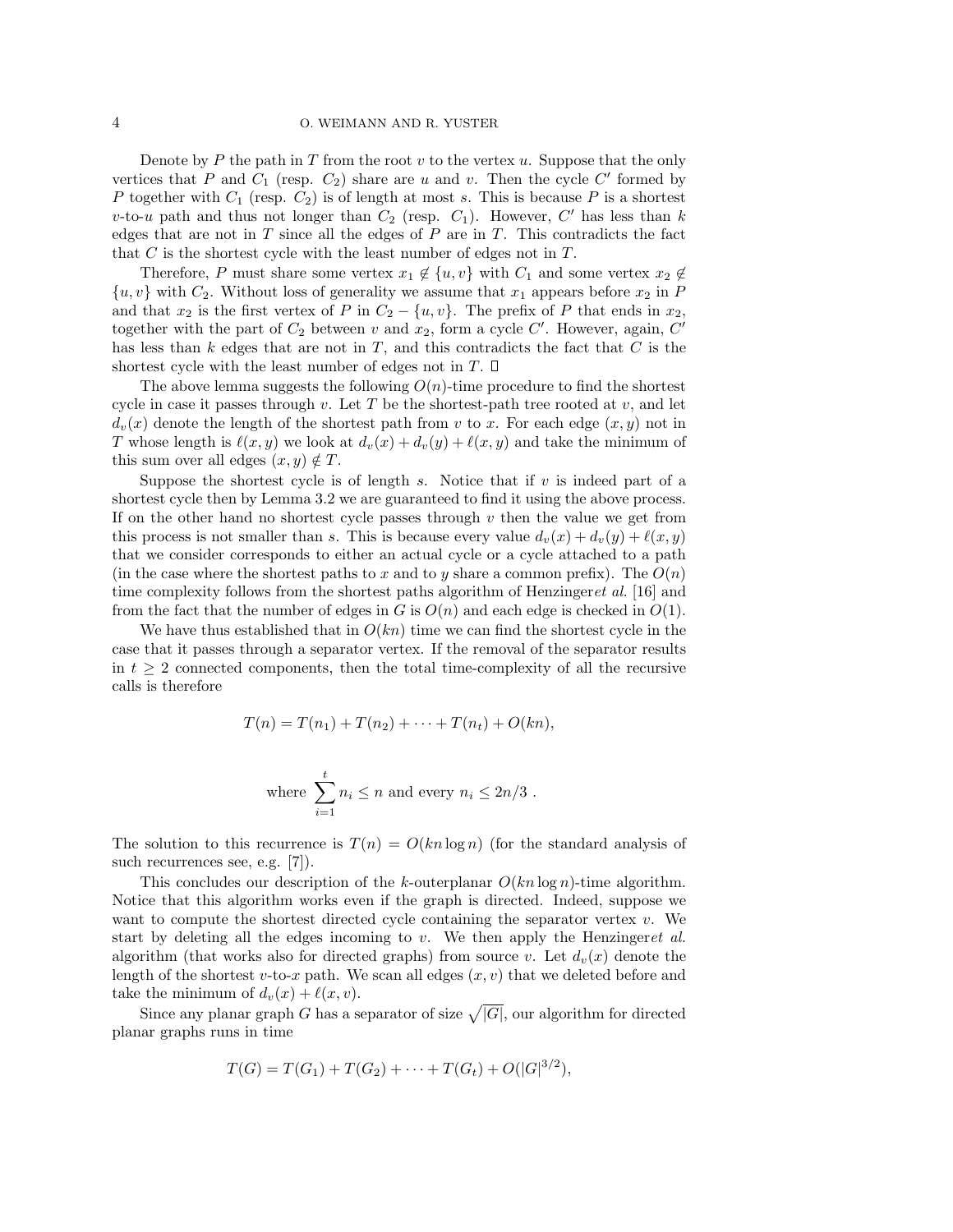Computing the Girth of a Planar Graph in  $O(n \log n)$  time 5

where 
$$
\sum_{i=1}^t |G_i| \leq |G|
$$
 and every  $|G_i| \leq 2|G|/3$ .

This gives a total of  $O(n^{3/2})$  time. We next show that in the undirected case this can be improved to  $O(n \log n)$  by dividing the planar graph into many k-outerplanar graphs.

Covering the Graph by  $k$ -outerplanar Graphs. Before we can cover  $G$  by  $k$ -outerplanar graphs, we will need to modify  $G$  in order to make sure that each edge of G is incident with a vertex whose degree is at least 3. We note that this is opposite of Djidjev's algorithm [9] which makes sure that the maximum degree is 3. We may assume, of course, that  $G$  is 2-connected as otherwise we can run the algorithm on each 2-connected component separately. In particular, this implies that G has no vertices of degree 0 or degree 1. We may also assume that  $G$  is not a simple cycle as this case is trivial. We apply the following contraction to  $G$  repeatedly. We remove every vertex u of degree 2 whose two neighbors  $v_1, v_2$  are not connected and add an edge  $(v_1, v_2)$  whose length is the sum of lengths of the edges  $(u, v_1)$  and  $(u, v_2)$ . Once this contraction process ends we obtain a graph  $G'$  with the property that the girth of  $G$  is equal to the length of the shortest cycle in  $G'$ . Therefore, it suffices to compute the shortest cycle of  $G'$ . Notice that if h is the minimum face length of any embedding of  $G$ , then the number of edges on a shortest cycle of  $G'$  is also bounded by  $h$ . This is because the girth of  $G$  is bounded by  $h$  and we have only contracted edges to get from  $G$  to  $G'$ . The following lemma states two important properties of  $G'$ .

LEMMA 3.3. In order to compute the girth of an n-vertex planar graph  $G$ , for which some embedding has minimum face length  $h$ , it suffices to compute the shortest cycle of the planar graph  $G'$ , which has nonnegative edge-lengths and  $O(n/h)$  vertices.

*Proof.* Fix an embedding of G with minimal face length  $h$ . We will prove that the graph G' obtained by the above process has  $O(n/h)$  vertices. We denote m as the number of edges in  $G, F$  denotes the set of all faces of  $G, |x|$  denotes the size of a face  $x \in F$  and f denotes the number of faces of G. Notice that the transformation from G to G' does not change the total number of faces. We will show first that  $f = O(n/h)$ . Since any edge of G belongs to two faces, then

$$
2m = \sum_{x \in F} |x| \ge \sum_{x \in F} h = fh.
$$

In any planar graph  $m \leq 3n - 6$  so we get that  $f \leq 2m/h \leq 6n/h = O(n/h)$ .

Let  $m'$  and  $n'$  denote the number of edges and vertices of  $G'$ . We need to show that  $n' = O(n/h)$ , or, equivalently, that  $m' = O(n/h)$ . We denote T as the set of vertices of G with degree at least 3 and set  $t = |T|$ . As the set of vertices with degree  $2$  in  $G'$  is an independent set, we have that

$$
\sum_{v \in T} deg(v) \ge m' .
$$

On the other hand,

$$
\sum_{v \in T} deg(v) + 2(n' - t) = 2m'.
$$

By Euler's formula we know that

$$
m' = n' + f - 2 \le n' + 6n/h .
$$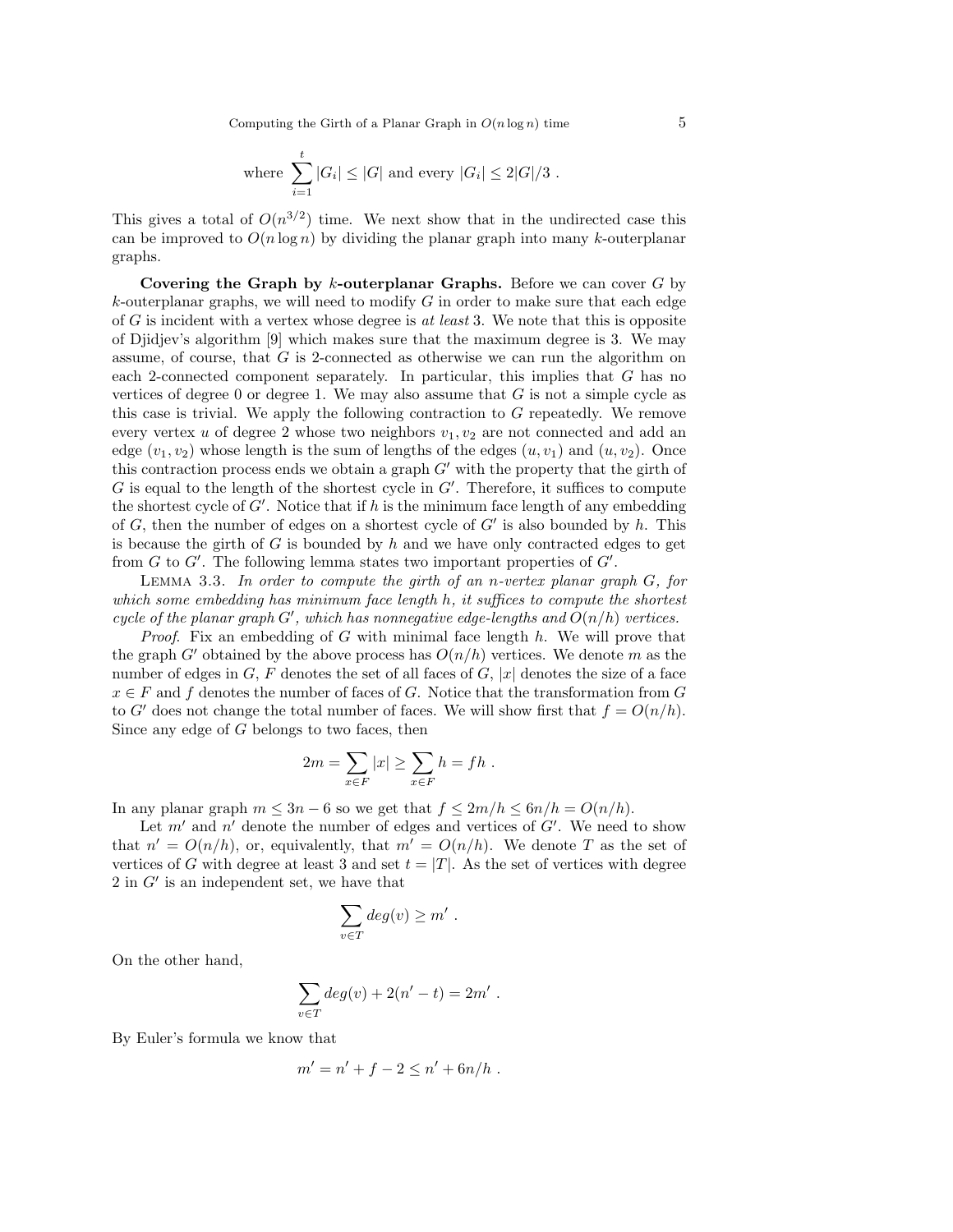It follows that

$$
\sum_{v \in T} (deg(v) - 2) = 2(m' - n') = 2f - 4 \le 12n/h.
$$

Since  $deg(v) \geq 3$  for each  $v \in T$  we have that

$$
\frac{1}{3}\sum_{v\in T}deg(v)\leq 12n/h.
$$

Consequently,

$$
m' \leq 36n/h
$$

as required.

Lemma 3.3 actually provides a way to compute an upper bound  $h$  for the minimum face length of any embedding of  $G$ . We simply construct  $G'$  resulting in  $n'$  vertices, and set  $h = \min\{n, \lfloor 36n/n' \rfloor\}.$ 

Now that we can work with a graph  $G'$  that has only  $O(n/h)$  vertices we can finally describe how to cover  $G'$  by k-outerplanar graphs. Consider a breadth-first search of  $G'$  that starts in an arbitrary vertex  $r$  (and can be done in linear-time). Define  $G_i'$  as the graph induced by the vertices whose distance from r is between  $ki/2$ i and  $k + ki/2$  for  $k = 2h$  and  $i = 0, 1, ..., \frac{2(n-k)}{k}$  $\frac{k^{1-k}}{k}$ . In this way, every  $G'_{i}$  overlaps with at most two other graphs,  $G'_{i-1}$  and  $G'_{i+1}$ . This is depicted in Fig. 3.2. It is easy to verify that every  $G_i'$  is indeed a  $(k + 1)$ -outerplanar graph. Furthermore, recall that the shortest cycle in  $G'$  has at most h edges. Therefore, it must be entirely contained within a single  $G_i'$ . This is because we chose k to be 2h and the overlap between two adjacent  $G_i$ 's to be  $k/2$ .



FIG. 3.2. A decomposition of a graph  $G'$  into overlapping 2h-outerplanar graphs according to a breadth-first search of  $G'$  that starts in an arbitrary vertex r. The shortest cycle is guaranteed to be completely contained within one of these  $2h$ -outerplanar graphs, in this case in  $G_1'$ .

Finally, we run our *k*-outerplanar graph algorithm on every  $G_i'$  separately to find its shortest cycle. We then return the shortest cycle among these cycles. The time complexity is thus

$$
\sum_i O(k|G_i'|\log |G_i'|) \leq O(2h\log n) \cdot \sum_i |G_i'| \ .
$$

The  $O(n \log n)$  total time complexity is achieved by noticing that every vertex in  $G'$ appears in at most three  $G_i'$ 's therefore  $\sum_i |G_i'| = O(|G'|)$ , which is equal to  $O(n/h)$ by Lemma 3.3. This completes the proof of Theorem 3.1.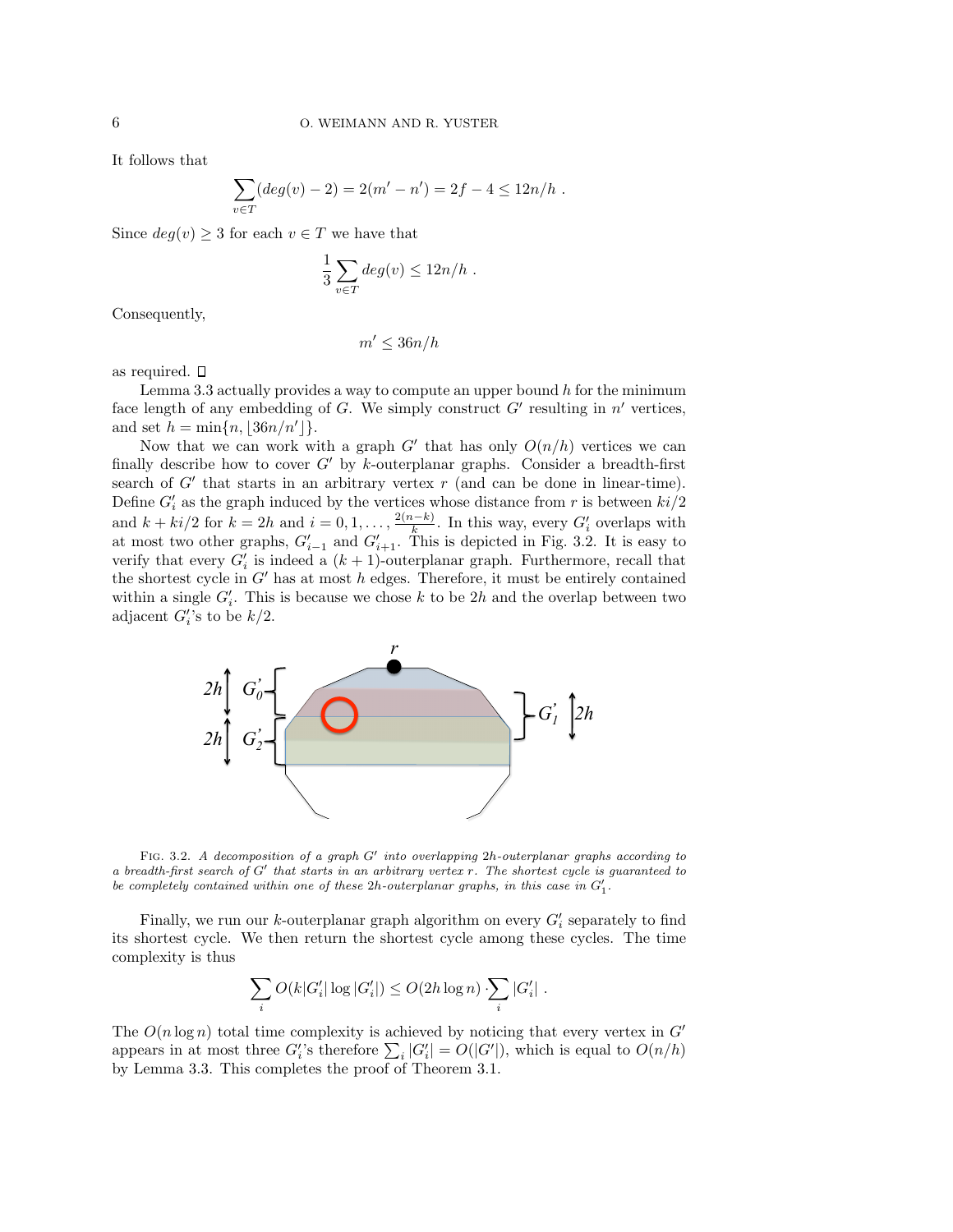4. Extension for Bounded Genus Graphs. In this section we show how to adjust the proof of Theorem 3.1 so that it extends to graphs with bounded genus. We therefore obtain the following theorem.

THEOREM 4.1. For every fixed positive integer g, the girth of an undirected nvertex graph whose genus is at most g can be computed in  $O(n \log n)$  time.

We outline the adjustments to the proof of Theorem 3.1 that are required in order to obtain Theorem 4.1. Regarding the shortest paths algorithm of Henzingeret al. [16] that we use, as pointed out in [16], separators of size  $O(n^{1-\epsilon})$  suffice for the application of their algorithm, provided that the separator can be found in linear time. Thus their algorithm remains  $O(n)$  when applied to graphs with bounded genus.

In the proof of Theorem 3.1 the  $(k + 1)$ -outerplanar graphs are just obtained by taking  $k+1$  consecutive layers of a breadth-first search from a given vertex. We then use the fact that such graphs have  $O(k)$ -sized separators, and such separators are guaranteed to exist in subgraphs of these  $(k+1)$ -outerplanar graphs, as subgraphs of  $(k+1)$ -outerplanar graphs are also  $(k+1)$ -outerplanar. In other words, we simply use the fact that k-outerplanar graphs have tree-width  $O(k)$ . Now, suppose we perform breadth-first search in a genus g graph, and let  $G'_{i}$  be obtained by taking the  $k + 1$ consecutive layers s through  $s + k$  of that search. We would like to claim that  $G_i'$ is analogous to a  $(k + 1)$ -outerplanar graph in a "genus g" setting. Consider any embedding of the graph on a genus  $g$  surface. We can contract all vertices in layers above  $s$  to a single vertex  $z$ . The resulting graph is a minor of the original graph, thus the genus does not increase. Notice that now the diameter of  $G'_{i}$  becomes  $O(k)$ and the genus remains at most  $g$ . A result of Eppstein [12] shows that graphs with bounded genus  $g$  have separators, as well as tree-width, of the same order as the diameter. It follows that  $G'_{i}$  has tree-width  $O(k)$  as well, so the same analysis as in the case of k-outerplanar graphs holds in the bounded genus setting.

Another point of minor difference is in Euler's formula when applied in the proof of Lemma 3.3. Instead of using the fact that in planar graphs we have  $m \leq 3n-6$  we use the fact that in genus g graphs we have  $m \leq 3n-6+6g$ . As g is bounded we still have  $f = O(n/h)$  as in the planar case. Similarly, instead of using  $m' = n' + f - 2$ which holds in the planar case we use  $m' = n' + f - 2 + 2g$  and since g is bounded this still gives us that  $m' = O(n/h)$  as in the planar case.

We have therefore shown that Theorem 3.1 can be adjusted to apply to the bounded genus setting, thereby proving Theorem 4.1.

5. Concluding Remarks and Open Problems. We have presented the fastest algorithm for computing the girth of an undirected planar graph and bounded genus graph. Our algorithm runs in  $O(n \log n)$  time, improving the previous best algorithms. It would be interesting to extend this algorithm to undirected graphs with arbitrary positive *real* edge weights. It would also be interesting to find an  $o(n^{3/2})$  algorithm for directed planar graphs.

## REFERENCES

- [1] N. Alon, R. Yuster, and U. Zwick. Color-coding. Journal of the ACM, 42(4):844–856, 1995.
- [2] N. Alon, R. Yuster, and U. Zwick. Finding and counting given length cycles. Algorithmica, 17:354–364, 1997.
- [3] H. Bodlaender. A partial k-arboretum of graphs with bounded treewidth. Theor. Comput.  $Sci.$ , 209(1-2):1–45, 1998.
- [4] B. Bollobás. Chromatic number, girth and maximal degree. *Discrete Mathematics*, 24:311–314, 1978.